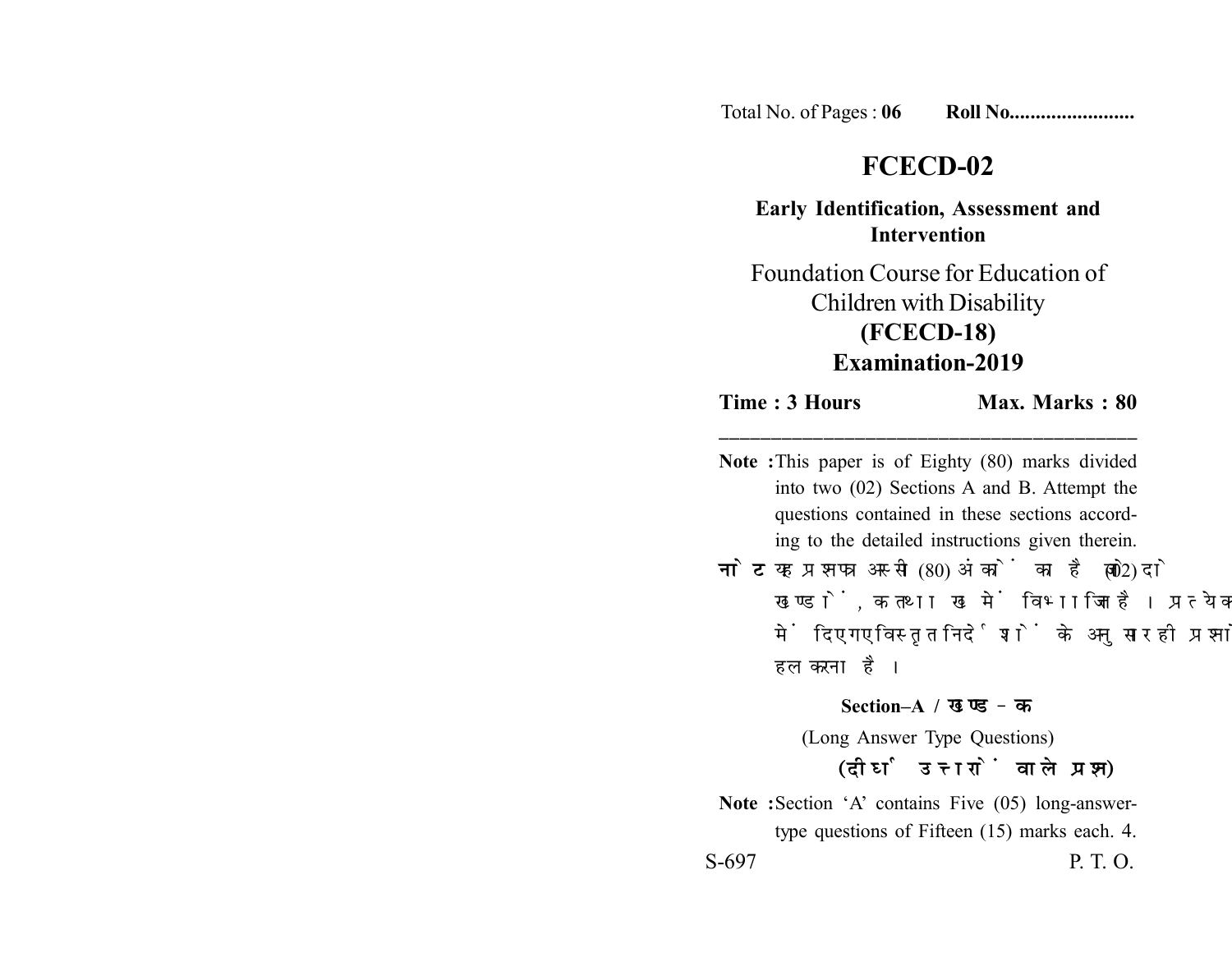3

Discuss in detail importance of early intervention?

शीघ्र हस्तक्षेप के महत्व की विस्तृत चर्चा कीजिए।

5. Describe about, the team for early indentification & intervention?

> शीघ्र पहचान एवं हस्तक्षेप हेतु गठित टीम का विस्तृत वर्णन कीजिए।

## **Section–B /**

(Short-Answer-Type Questions) (लघु उत्तरों वाले प्रश्न)

- **Note :**Section 'B' contains Eight (08) short-answertype questions of Seven (07) marks each. Learners are required to answer any Five (05) questions only. **(5×7=35)**
- नोट: खण्ड'ख' में आठ (08) लघु उत्तरों वाले प्रश्न दिये गये हैं, प्रत्येक प्रश्न के लिए सात (07) अंक निर्धारित हैं। शिक्षार्थियों को इनमें से केवल पाँच **(05) प्रश्नों के उत्तर देने हैं।**
- 1. Write a short note on cognitive skill of child. बच्चे के ज्ञानात्मक कौशल पर संक्षिप्त टिप्पणी लिखिए।
- 2. Write about Indian Scales for functional assessment & programming.

क्रियात्मक मुल्यांकन एवं क्रियान्वयन हेतु भारतीय मानक उपकरणों के बारे में लिखिए।

- 3. Define stages of cognitive development? ज्ञानात्मक विकास के विभिन्न चरणों को समझाइये।
- 4. Write short notes on :-
	- (a) Cerebral palsy
	- (b) Autism

निम्नलिखित पर संक्षिप्त टिप्पणीयाँ लिखिए:-

- क– मस्तिष्क पक्षाघात
- ख− स्वलीनता